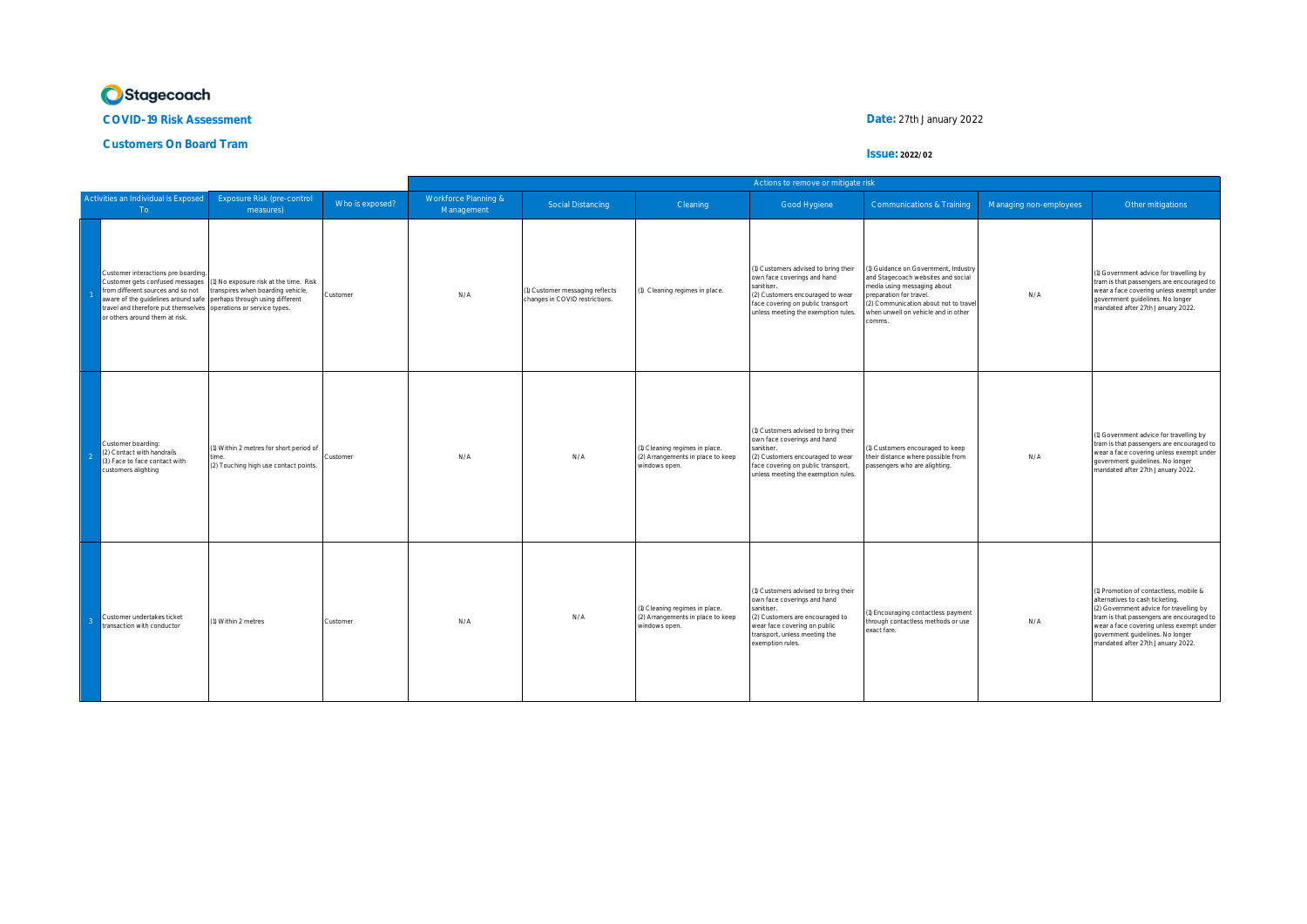| $\overline{4}$ | Identifying and selecting a place to<br>sit that is socially distanced from<br>other customers and the Driver | (1) Within 2 metres<br>(2) Touching high use contact points. | Customer | 1) Drivers and conductors briefed to<br>make sure windows are open when<br>stopping at termini. | (1) Separate area provided for<br>Conductor.<br>(2) Passengers encouraged to keep<br>their distance from others where<br>possible. | ) Cleaning regimes in place.<br>(2) Arrangements in place to keep<br>windows open.                                                                                       | (1) Customers advised to bring their<br>own face coverings and hand<br>sanitiser.<br>(2) Customers are encouraged to<br>wear a face covering on public<br>transport, unless meeting the<br>exemption rules. | 1) Separate area provided for<br>Conductor.<br>(2) Passengers encouraged to keep<br>their distance from others where<br>possible.                                                                                  | N/A | 1) Government advice for travelling by<br>tram is that passengers are encouraged to<br>wear a face covering unless exempt under<br>government guidelines. No longer<br>mandated after 27th January 2022. |
|----------------|---------------------------------------------------------------------------------------------------------------|--------------------------------------------------------------|----------|-------------------------------------------------------------------------------------------------|------------------------------------------------------------------------------------------------------------------------------------|--------------------------------------------------------------------------------------------------------------------------------------------------------------------------|-------------------------------------------------------------------------------------------------------------------------------------------------------------------------------------------------------------|--------------------------------------------------------------------------------------------------------------------------------------------------------------------------------------------------------------------|-----|----------------------------------------------------------------------------------------------------------------------------------------------------------------------------------------------------------|
|                | Holding poles and handrails whilst<br>moving to seat.                                                         | (1) Touching high use contact points Customer                |          | N/A                                                                                             | N/A                                                                                                                                | (1) Cleaning regimes in place with<br>increased visibility of touch point<br>cleaning throughout the day.<br>(2) Arrangements in place to keep<br>windows open on trams. | (1) Customers advised to bring their<br>own face coverings and hand<br>sanitiser.<br>(2) Customers are encouraged to<br>wear face covering on public<br>transport, unless meeting the<br>exemption rules.   | (1) Guidance on Government, Industry<br>and Company Websites using the<br>same messaging about preparation<br>for travel.<br>(2) Communication about not to trave<br>when unwell on vehicle and in other<br>comms. | N/A | N/A                                                                                                                                                                                                      |
| - 6            | Picking up a Newspaper left on<br>board (Metro)                                                               | (1) Touching object someone else has Customer<br>touched     |          | N/A                                                                                             | N/A                                                                                                                                | (1) Low risk of transfer through<br>apers.<br>(2) Vehicle cleaning and litter picks.                                                                                     | N/A                                                                                                                                                                                                         | (1) Advise asking people to take<br>papers and rubbish with them when<br>leaving vehicles, and not to pick up<br>any material which may have been<br>left by other customers, through<br>customer communications.  | N/A | N/A                                                                                                                                                                                                      |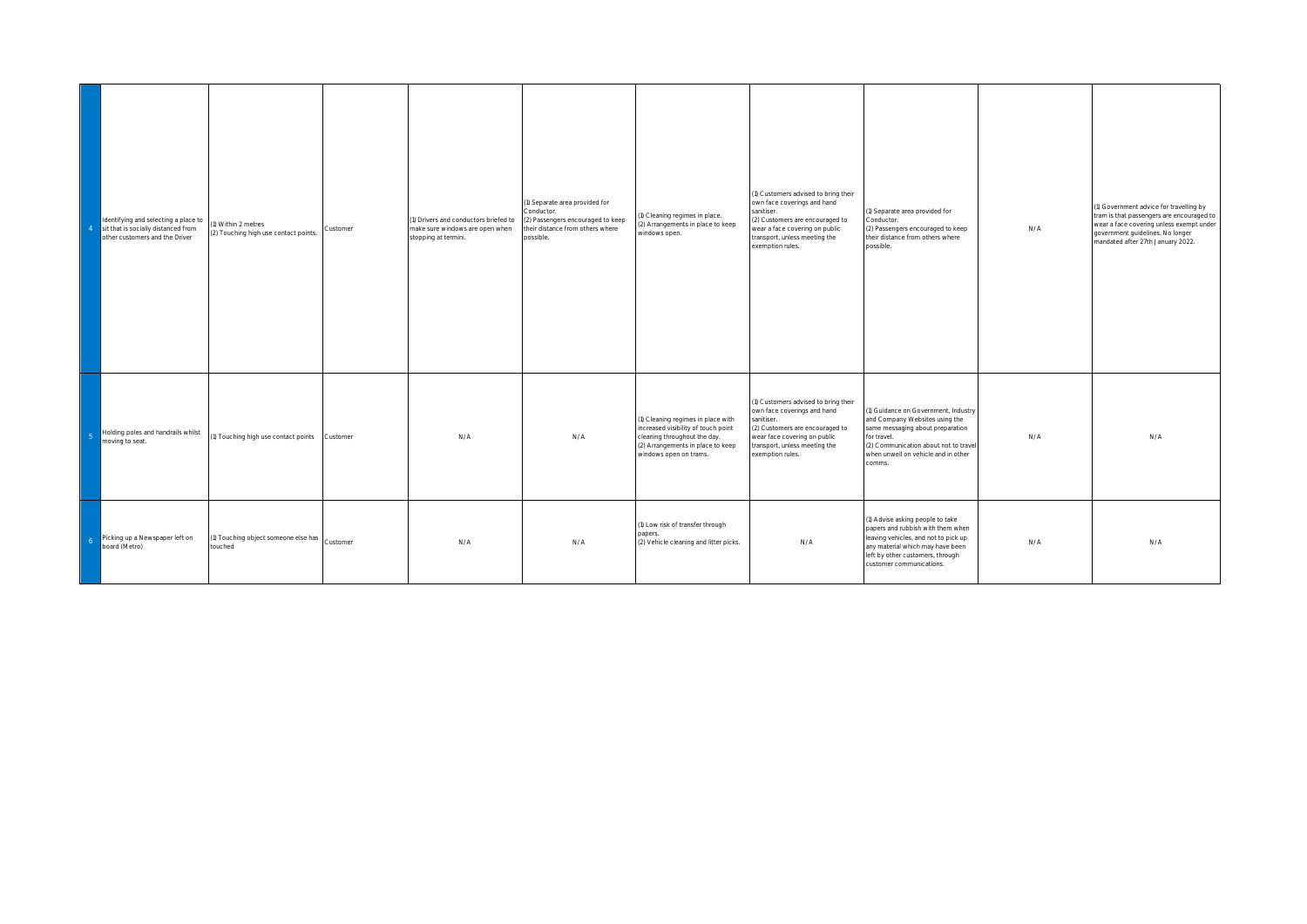|                | Interactions with other customers                                                                                                                                | I) Within 2 metres<br>(2) Touching high use contact points.                            | Customer | N/A | (1) Separate area provided for<br>Conductor.<br>(2) Passengers encouraged to keep<br>heir distance from others where<br>possible                                                                                                                                | (1) Signage for customers to keep<br>windows open on trams to increase<br>ventilation | (1) Customers advised to bring their<br>own face coverings and hand<br>sanitiser<br>(2) Customers are encouraged to<br>wear face covering on public<br>transport, unless meeting the<br>exemption rules.     | N/A                                                                                                                        | N/A | 1) Seating arrangements and other COVID<br>controls will be reviewed and<br>communicated to customers (such as<br>through on board signage and customer<br>communication channels) if Government<br>guidance changes. |
|----------------|------------------------------------------------------------------------------------------------------------------------------------------------------------------|----------------------------------------------------------------------------------------|----------|-----|-----------------------------------------------------------------------------------------------------------------------------------------------------------------------------------------------------------------------------------------------------------------|---------------------------------------------------------------------------------------|--------------------------------------------------------------------------------------------------------------------------------------------------------------------------------------------------------------|----------------------------------------------------------------------------------------------------------------------------|-----|-----------------------------------------------------------------------------------------------------------------------------------------------------------------------------------------------------------------------|
|                | Alighting a tram:<br>1) Queuing in a confined space<br>(2) Contact with handrails<br>(3) Face to face contact with<br>customers boarding single door<br>vehicles | 1) Within 2 metres for short period of<br>ime<br>(2) Touching high use contact points. | Customer | N/A | N/A                                                                                                                                                                                                                                                             | (1) Cleaning regimes in place.<br>(2) Arrangements to keep windows<br>open.           | (1) Customers advised to bring their<br>own face coverings and hand<br>sanitiser.<br>(2) Customers are encouraged to<br>wear face covering on public<br>transport, unless meeting the<br>exemption rules.    | (1) Customers encouraged to give<br>space for people to alight before<br>attempting boarding.                              | N/A | (1) Government advice for passengers<br>travelling by tram should wear a face<br>covering unless exempt under government<br>guidelines. No longer mandated after 27th<br>January 2022.                                |
| $\overline{Q}$ | Vulnerable customer needs -<br>assistance                                                                                                                        | (1) Within 2 metres                                                                    | Customer | N/A | (1) Limit time contact with other<br>individuals.<br>(2) Conductor to use hand sanitiser<br>before and after contact with<br>wheelchairs etc.<br>(3) Conductor to wear face covering<br>(unless exempt under government<br>guidelines) when providing assistanc | (1) Cleaning regimes in place.<br>(2) Arrangements to keep windows<br>open.           | (1) Customers advised to bring their<br>own face coverings and hand<br>sanitiser.<br>(2) Customers in are encouraged to<br>vear face covering on public<br>transport, unless meeting the<br>exemption rules. | 1) Guidance on Government, Industry<br>and Stagecoach websites using the<br>same messaging about preparation<br>or travel. | N/A | (1) Government advice for travelling by<br>tram is that passengers are encouraged to<br>wear a face covering unless exempt under<br>government guidelines. No longer<br>mandated after 27th January 2022.             |
| $10-10$        | Emergency situation - Vehicle<br>Immobilised                                                                                                                     | (1) Within 2 metres                                                                    | Customer | N/A | (1) Driver and conductor to wear face<br>covering when outside of the cab<br>(and where possible).                                                                                                                                                              | (1) If people remain on the tram all<br>windows to be kept open.                      | N/A                                                                                                                                                                                                          | N/A                                                                                                                        | N/A | (1) Government advice for travelling by<br>tram is that passengers are encouraged to<br>wear a face covering unless exempt under<br>government guidelines. No longer<br>mandated after 27th January 2022.             |